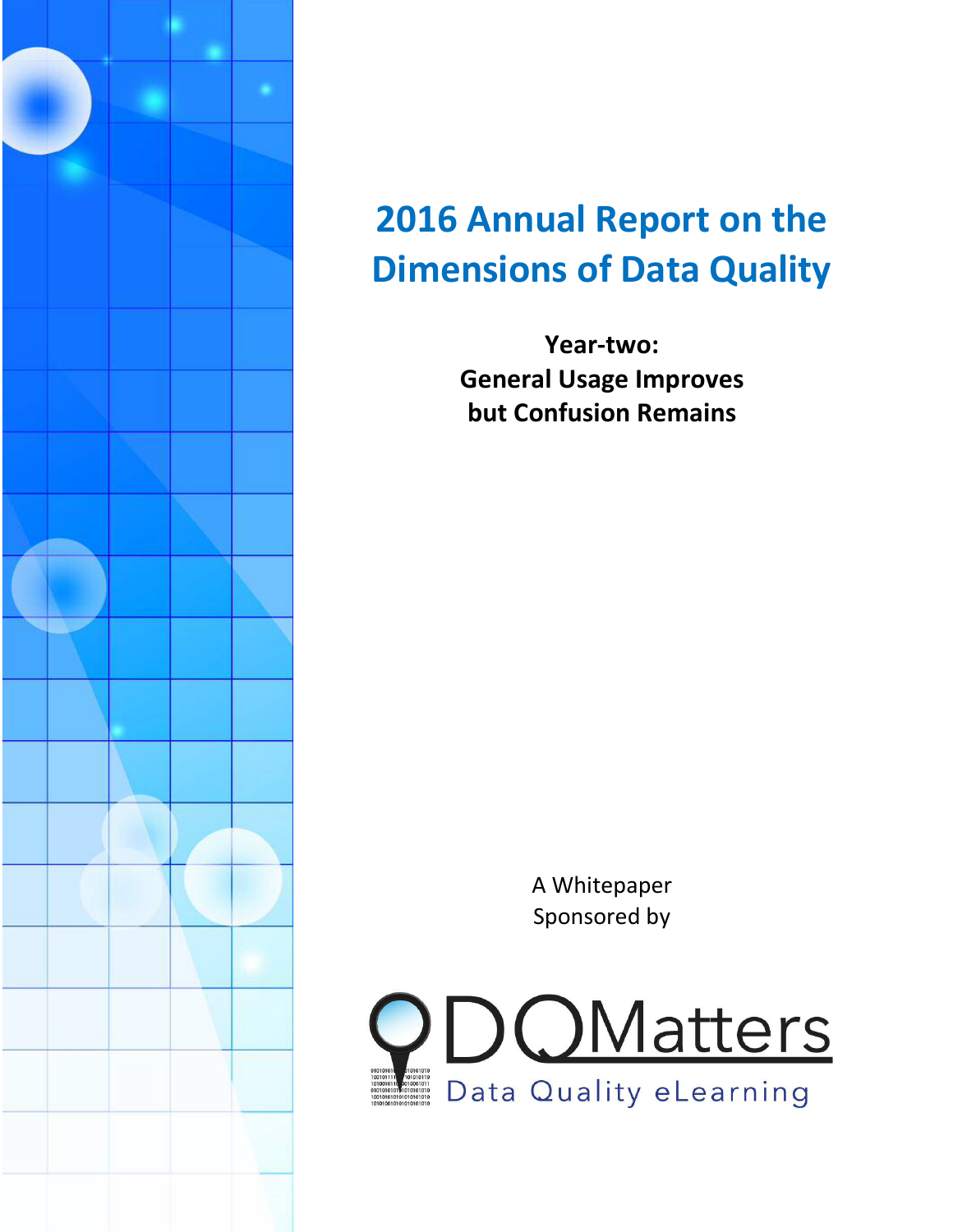# Executive Summary

#### **Purpose**

The term "Dimensions of Data Quality" is nearly ubiquitous within data management, analytics and research<br>communities, and yet a cross-industry standard has not been developed for how to properly communicate th<br>characteris communities, and yet a cross-industry standard has not been developed for how to properly communicate the characteristics of data quality. The purpose of this whitepaper is to measure organizational use of the dimensions of data quality and whether data management practitioners would adopt a standard version of the dimensions of data<br>quality if one existed.<br>The content of this paper is based on a web-based survey distributed via LinkedIn, Twi quality if one existed. Industry standard has not been developed for how to properly communicate the<br>
If a purpose of this whitepaper is to measure organizational use of the dimensions of<br>
In ananagement practitioners would adopt a standard vers

The content of this paper is based on a web-based survey distributed via LinkedIn, Twitter, Email, and [session during Enterprise Data World 2016.](http://dqm.mx/edw16cddqsess) There were 51 complete responses to the survey.

### **Summary of Findings**

- 80% of the respondents are interested in using an Industry Standard at their <u>80%</u> of the respondents are interested in<br>using an Industry Standard at their<br>organizations (41% are very interested and 39% are somewhat interested). See figure 1a at right.
- $\bullet$  45% of respondent's organizations classify data related defects using the dimensions of DQ on an ongoing basis. This number increased by 10% from our findings in 2015. 39% are somewhat interested). See figure 1a<br>at right.<br><u>45%</u> of respondent's organizations classify<br>data related defects using the dimensions of
- 21 41% 20 39% 6 12% 3 6% 1 2% of data quality was available, how interested would you be in using that at your organization? ■ Very interested **Somewhat interested** Minimally interested  $\blacksquare$  Have no opinion ■ Not at all interested *Copyright, Dan Myers 2016, n=51*

**Figure 1a.** If an industry standard set of dimensions

- 28% of organizations have a single formally defined and governed set of dimensions used for categorizing DQ issues. The top 6 most popularly used Dimensions were: **Completeness, Accuracy, Validity, Timeliness, Consistency, and**<br> **and governed set of dimensions used for categorizing DQ issues.**<br> **and and governed set of dimensions were:**
- **Integrity**

#### **Next Steps**

This year's introduction of named respondents has opened the door to more contact with organizations that are actively implementing and maturing their data management efforts using the dimensions of data quality. We are already planning a number of case-studies about implementation of the dimensions and specifically pros and cons around planning a number of case-studies about implementation of the dimensions and specifically pros<br>implementation of the *Conformed Dimensions of Data Quality* standard discussed in this report. year's introduction of named respondents has opened the door to more contact with organizations that are<br>ementing and maturing their data management efforts using the dimensions of data quality. We are already<br>ning a numbe

**Proposed Standard:** Conformed Dimensions of Data Quality http://dimensionsofdataquality.com



**Sponsor Website:** Data Quality Matters http://DQMatters.com



Contact: Dan Myers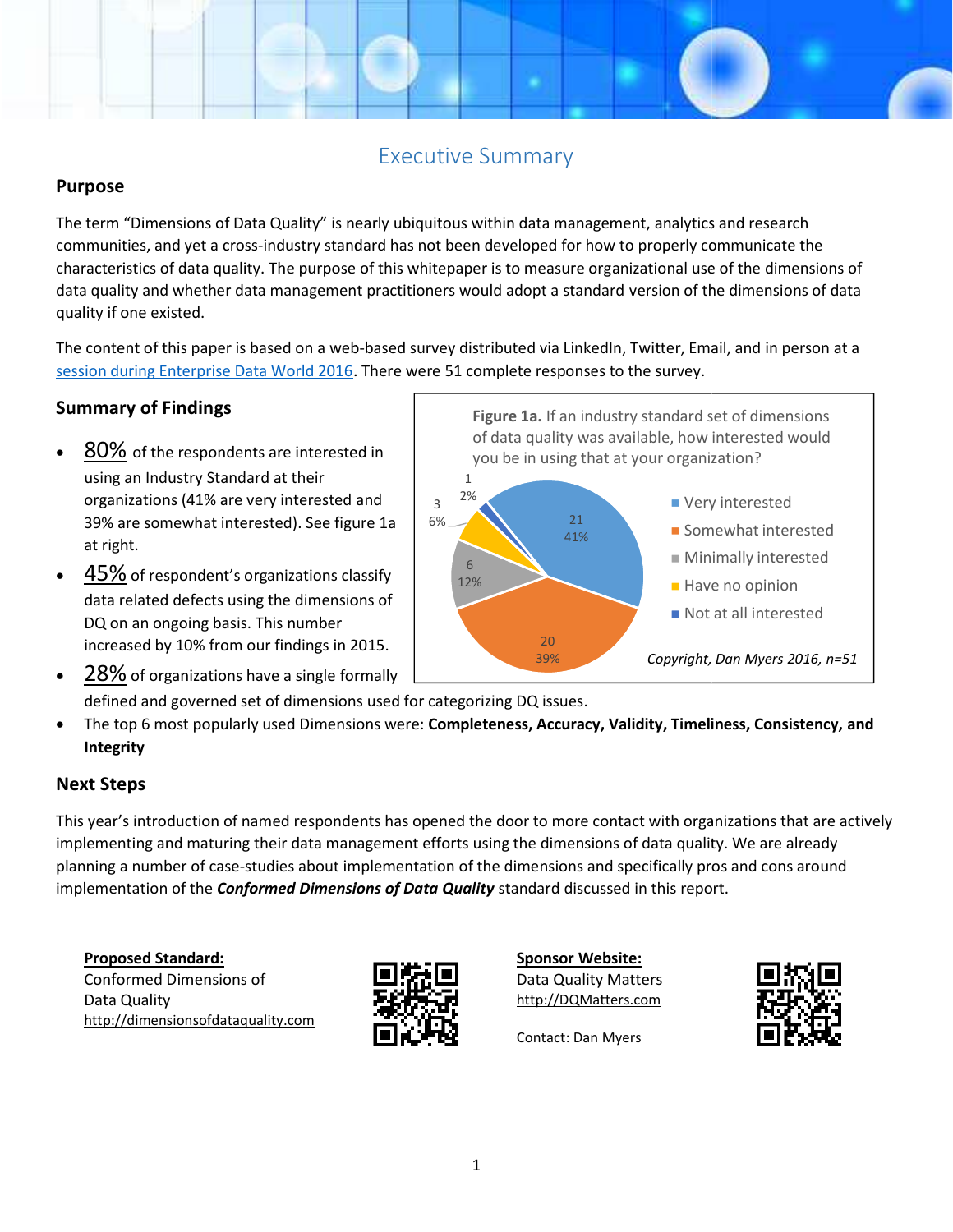## Introduction

Last year we published the first annual survey regarding organizational use of the "Dimensions of Data Quality" (e.g. Accuracy, Completeness, Validity…etc.) As far as we can tell, the "Dimensions of Data Quality", as we'll refer to them in this paper, have been used since the late 1990s<sup>i</sup>. Many areas of the information and data quality domain have matured since then, but unlike other professions- where standards form over time, we haven't seen a standard evolve for the dimensions of data quality. For the reasons outline in this white paper, and on the website, it is time to form a standard. **The purpose of this survey was to measure how frequently different dimensions of data quality are used and whether data management practitioners would adopt a standard if one existed.** 

## Value of Using the Dimensions of Data Quality in General

- Provide a standardized common language to describe data quality
- Act as quick reference, checklist, and guide to quality standards
- Can be used as framework to structure DQ efforts across a business unit, or even a company Enable people to communicate current and desired state of data
- Reuse of existing categories and definitions enables
	- Faster implementation times
	- Consistency between projects enables aggregation and comparison of results
	- Reduced tool configuration and customization
- Understand what your organization will (and will not) gain by assessing each dimension<sup>ii</sup>
- Match dimensions against a business need and prioritize which assessments to complete first

In 2016 the survey shows that nearly a majority of respondent's organizations use some form of the Dimensions of Data Quality in an "Ongoing Basis" (45%). More about the year-over-year growth on page 5.

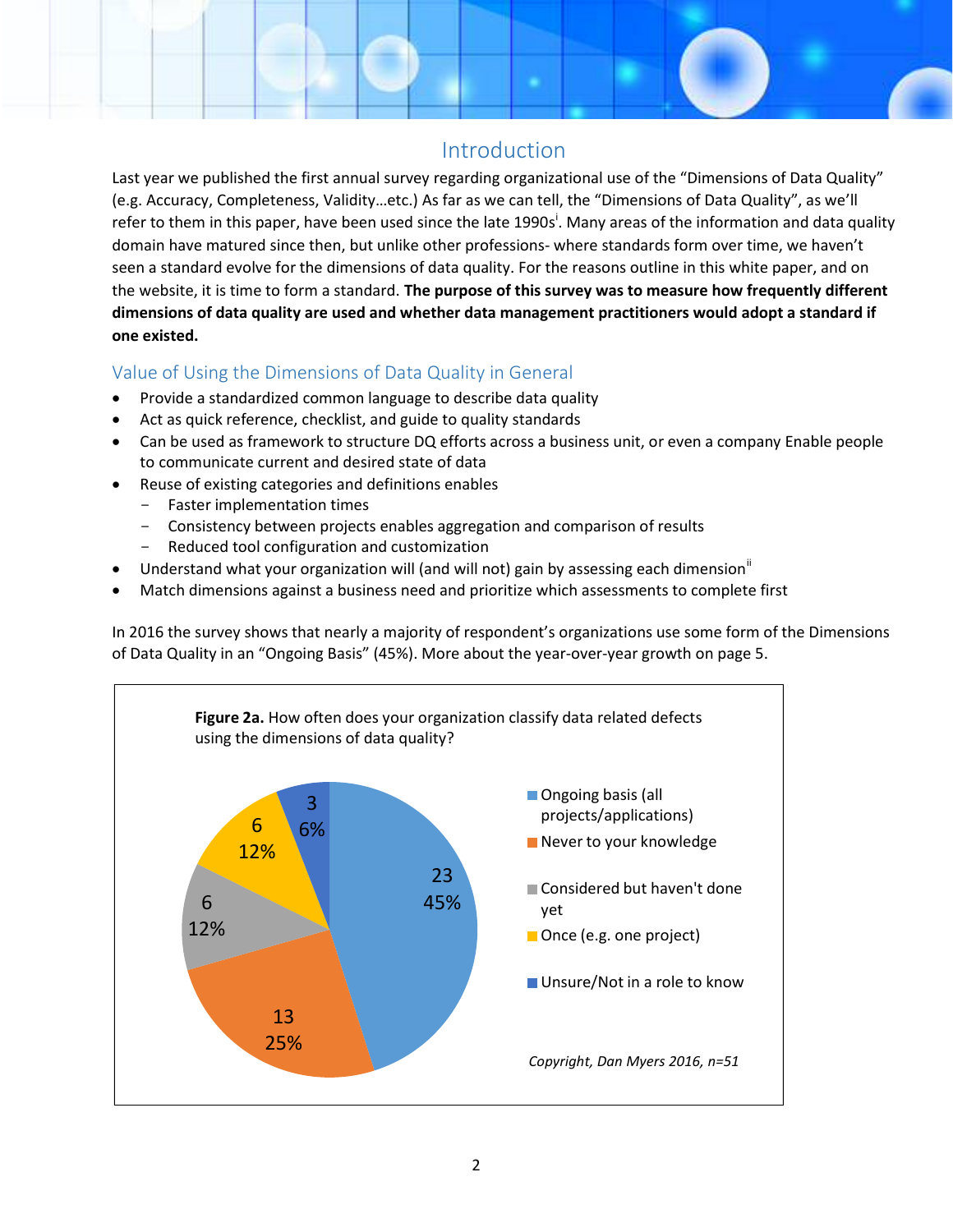#### A Little History Helps

In a series of articles, addressing the [lack of agreement on the Dimensions of Data Quality in Information-](http://www.information-management.com/news/dimensions-of-data-quality-under-the-microscope-10024529-1.html)[Management.com in 2013,](http://www.information-management.com/news/dimensions-of-data-quality-under-the-microscope-10024529-1.html) Dan Myers proposed a conceptual list of dimensions that agrees with most authors' definitions. Based on that work and discussion with data management industry leaders, Dan Myers and a few technical reviewers have identified the following areas of misunderstanding and disagreement. Generally speaking, the survey results affirmed this observation.

How to read the following table that illustrates current confusion regarding the Dimensions:

The Conformed Dimensions of Data Quality is the proposed standard set of dimensions we have defined (left column). These are often described using non-standard words (middle column) that differ from the standard terminology. Said another way, if you are looking for a data concept that you know and refer to that isn't listed in the Conformed dimensions you may want to look for key words that describe it in this middle column. When comparing the dimensions of data quality espoused by individual authors and organizations who have prescribed sets of dimensions of data quality in the past, we found some terms they used (usually inconsistently and sometimes inaccurately) which we included in the last column.

| <b>Conformed Data</b> | <b>Examples of Use of</b> | <b>Disagreement</b>  |  |
|-----------------------|---------------------------|----------------------|--|
| <b>Quality</b>        | <b>Non-Conformed</b>      | about name of        |  |
| <b>Dimension</b>      | <b>Terminology</b>        | dimension            |  |
|                       |                           | Precision,           |  |
| Accuracy              |                           | Consistency          |  |
| Completeness          | Fill Rate, Coverage       | Usability            |  |
|                       | Concurrence,              |                      |  |
| Consistency           | Coherence                 | Integrity            |  |
|                       |                           | Accuracy, Integrity, |  |
| Validity              |                           | Reasonableness       |  |
| <b>Timeliness</b>     |                           | Currency             |  |
| Integrity             | Duplication               | Validity             |  |
| Accessibility         |                           | Availability         |  |
| Precision             |                           | Accuracy             |  |
| Lineage               | Provenance                |                      |  |
|                       |                           | Timeliness,          |  |
| Currency              | Data Decay                | Accessibility        |  |
| Representation        | Presentation              |                      |  |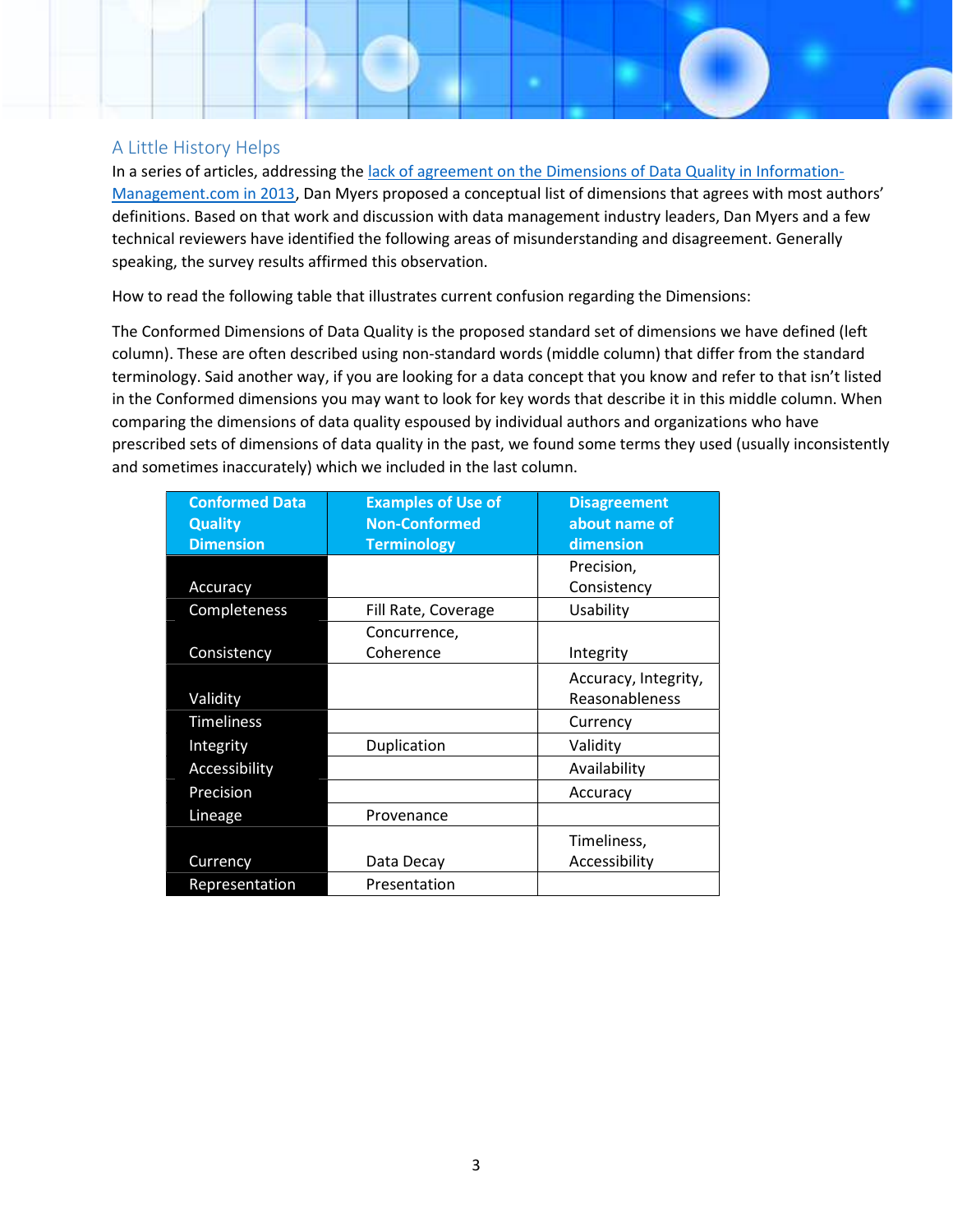

In 2016, there was a decrease in the proportion of respondents self-identified as "Very Interested" in using an industry standard set of dimensions of data quality, but an increase in the "Somewhat Interested" or "Minimally Interested" categories (see Figure 1b, above). Assuming that the sample size is representative, there has been a moderation in the standard set of dimensions of data quality, but an increase in the "Somewhat Interested" or "Minimally Interested"<br>categories (see Figure 1b, above). Assuming that the sample size is representative, there has been a modera in value of the concept of the Conformed Dimensions, but rather clarity that a valid sample size and in value of the concept of the Conformed Dimensions, but rather clarity that a valid sample size and sample<br>characteristics is important going forward and that even an industry standard set of dimensions, will not meet eve organization's needs. his to mean<br>and sample

At this point we should call out the fact that there were only 51 respondents this year compared to 136 last year (38% of 2015). We interpret this to mean two things: first, we need a greater number of responses each year in order to ensure we have properly characterized the industry as a whole, and secondly, it's too much work to acquire new respondents each year (see note in box at right).

## **A Note On Survey Response Size Response**

Even in 2015, (the first year that this survey was conducted) we identified the significant effort to acquire survey responses was going to be a hurdle for additional research on this topic. One way we are seeking to mitigate that is to enroll long-term respondents who are willing to take this survey yearly. Thirty percent (30%) of the 2016 respondents opted in, committing to participate in the survey each year going forward.<br>Perhaps you would like to contribute [http://dqm.mx/surveyopt](http://dqm.mx/surveyopt-in)-in Even in 2015, (the first year that this survey was conducted) we identified<br>the significant effort to acquire survey responses was going to be a hurdle<br>for additional research on this topic. One way we are seeking to mitig

**Perhaps you would like to contribute as a yearly survey participant? Provide your contact information at the following URL in order to sign up for next year's survey.**

#### http://dqm.mx/surveyopt-in

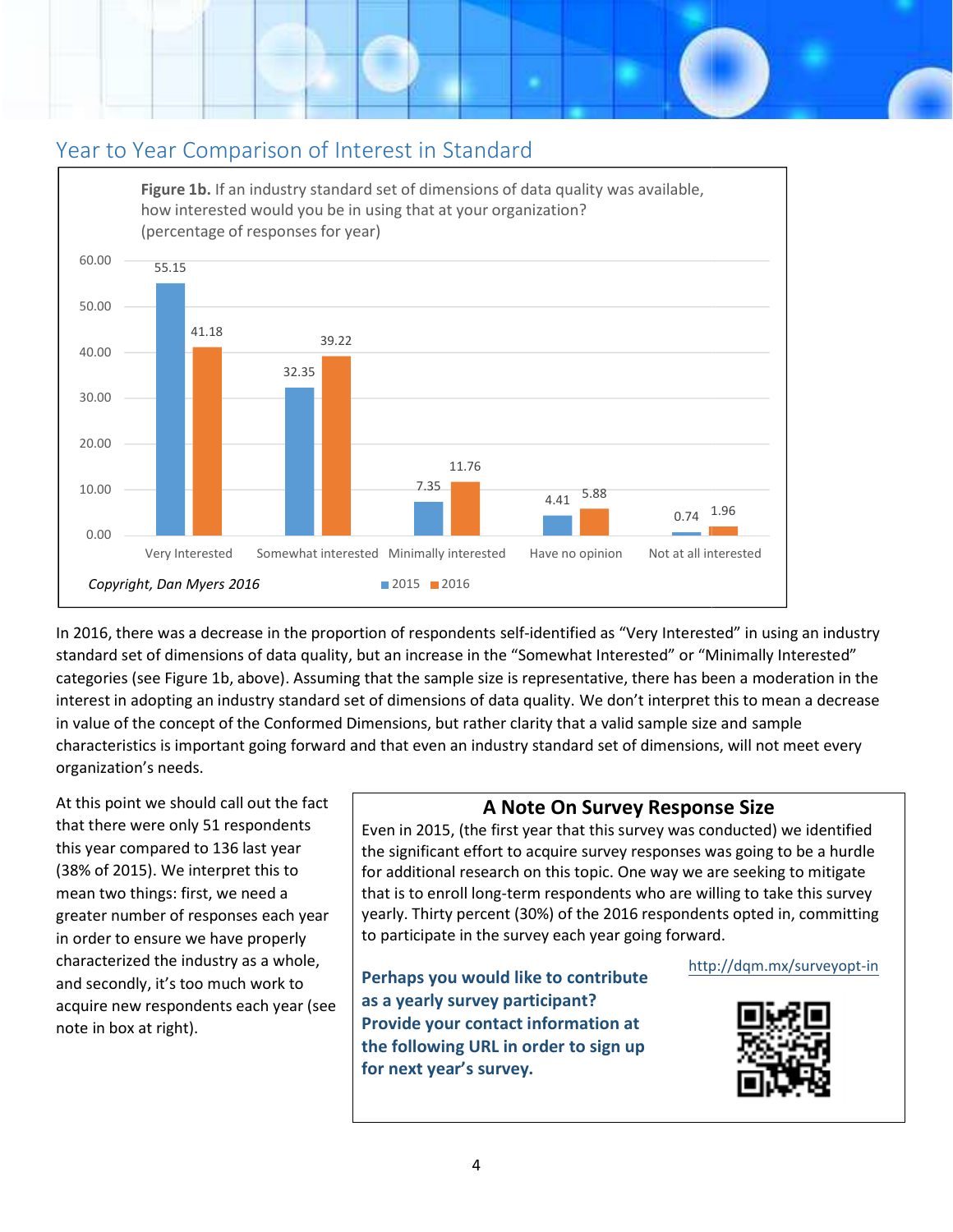

Prior to understanding which dimensions organizations are typically using, we wanted to understand if they use dimensions to classify data issues currently. Last year, we were pleasantly surprised by the large proportion of organizations answering that they do use the dimensions, and for that matter, use them on an ongoing basis (35% in 2015). As you can see that number has jumped in 2016 and now is even higher at 45%.

|                                           | 2015  | 2016   | Increase/Decrease       |
|-------------------------------------------|-------|--------|-------------------------|
| Ongoing basis (all projects/applications) | 35.0% | 45.1%  | Increase of 10%         |
| Once (e.g. one project)                   | 13.0% | 11.8%  | $\sim$ same             |
| Considered but haven't done yet           | 24.0% | 11.8%  | <b>Decreased by 12%</b> |
| Never to your knowledge                   | 16.0% | 25.5 % | Increase of 9-10%       |
| Unsure/Not in a role to know              | 11.0% | 5.9%   | $\sim$ same             |

As seen in the table above, those organizations who answered that they use the Dimensions on an "Ongoing Basis" has increased, where as those answering that they have only "Considered" it has decreased. This seemingly implies a growth in maturity. It would appear that it has become less of a fad and rather a common practice for organizations. We are unsure how to interpret the "Never to your knowledge" growth of 9-10% this year, unless the respondents this year happened to be less educated about the broader organizational use or included a segment of smaller organizations that truly have not yet been exposed to them until just recently.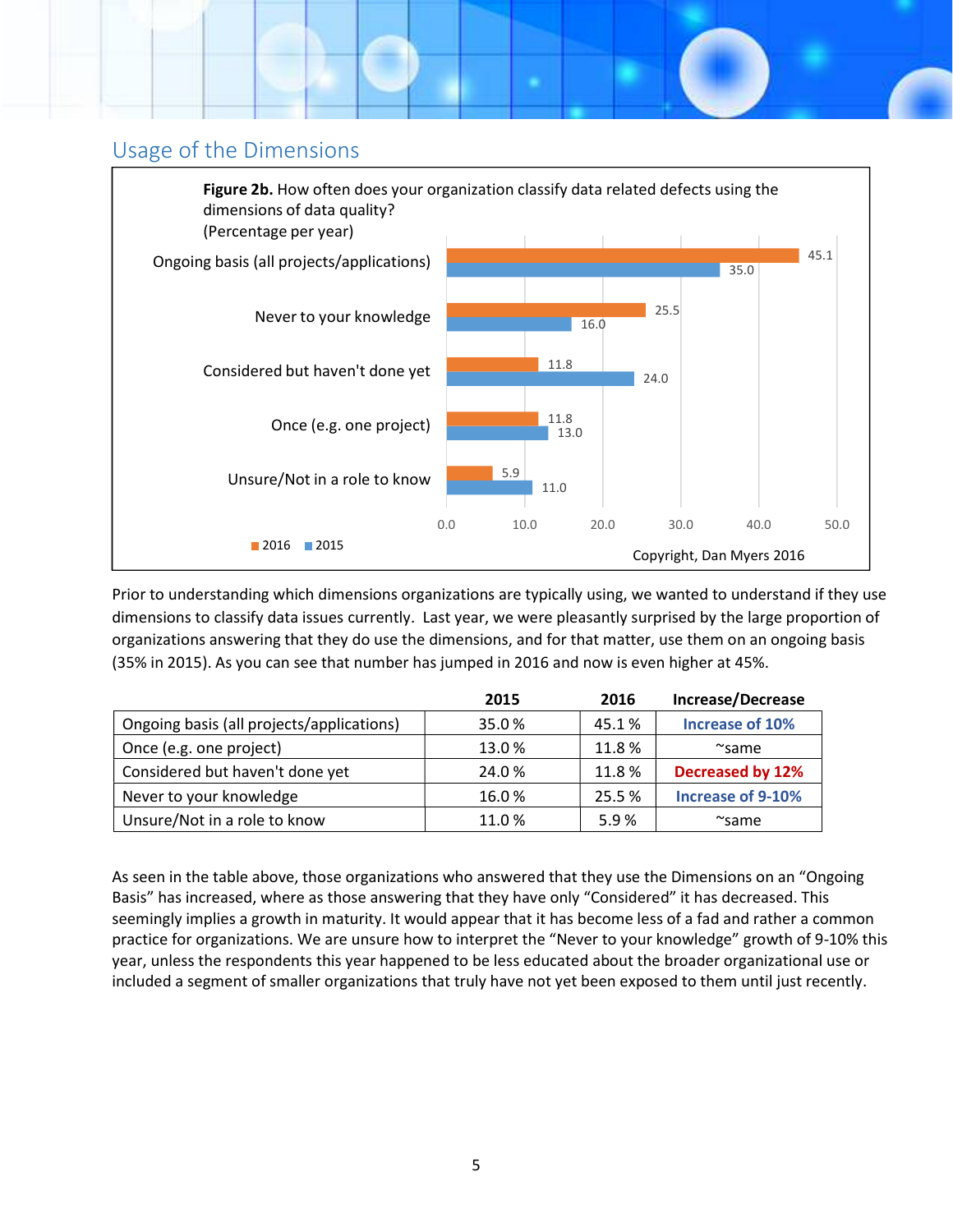# Governance of Dimensions Used

When asked whether responding organizations have a method of categorizing data quality issues using characteristics of data and fitness for use, like the Dimensions of Data Quality, we found some interesting trends. Generally speaking, the categories provided for this question can be ordered in terms of maturity (where in the table below, the left most option represents the least mature organizational response and the right most represents the most mature.



Generally speaking, if the data collected this year (2016) is consistent with last year (2015), we'd expect the curves, represented here in a line-chart format<sup>1</sup>, to be reasonably similar. The noted change may be a shift in individual organizational maturity, and hopefully representative of the shift in maturity of the industry itself over time. We interpret the general similarity between responses year‐over‐year to mean that there still are a number of organizations that in similar proportions each year, as change is slow.

Meaningful Observations this Year:

<u> 1989 - Johann Stein, fransk politik (d. 1989)</u>

- It seems that fewer organizations are completely unaware of the Dimensions (those answering, "No, hasn't occurred to us to use one" has dropped from 9.6% to 4.8%).
- We also notice that more organizations at least have a defined corporate standard.
	- o About 24% this year, versus 13% last year, have one single, formally defined and governed set of dimensions.
	- o About 29% this year, versus 23% last year, have at least identified a corporate set of dimensions of data quality even though it may not be comprehensively governed.

Last year we observed that most (45%) organizations that do use the dimensions of data quality on an "Ongoing basis (all projects/applications)," had a formally defined and governed set of dimensions. We found that number has even increased to 50% in 2016, which reinforces the trend we see toward intra-organizational formalization.

 $<sup>1</sup>$  Although technically the concepts aren't purely continuous, as one would like to use with line charts, this method of illustration</sup> lends itself well to showing how individual organizations mature over time and therefore the industry matures as well.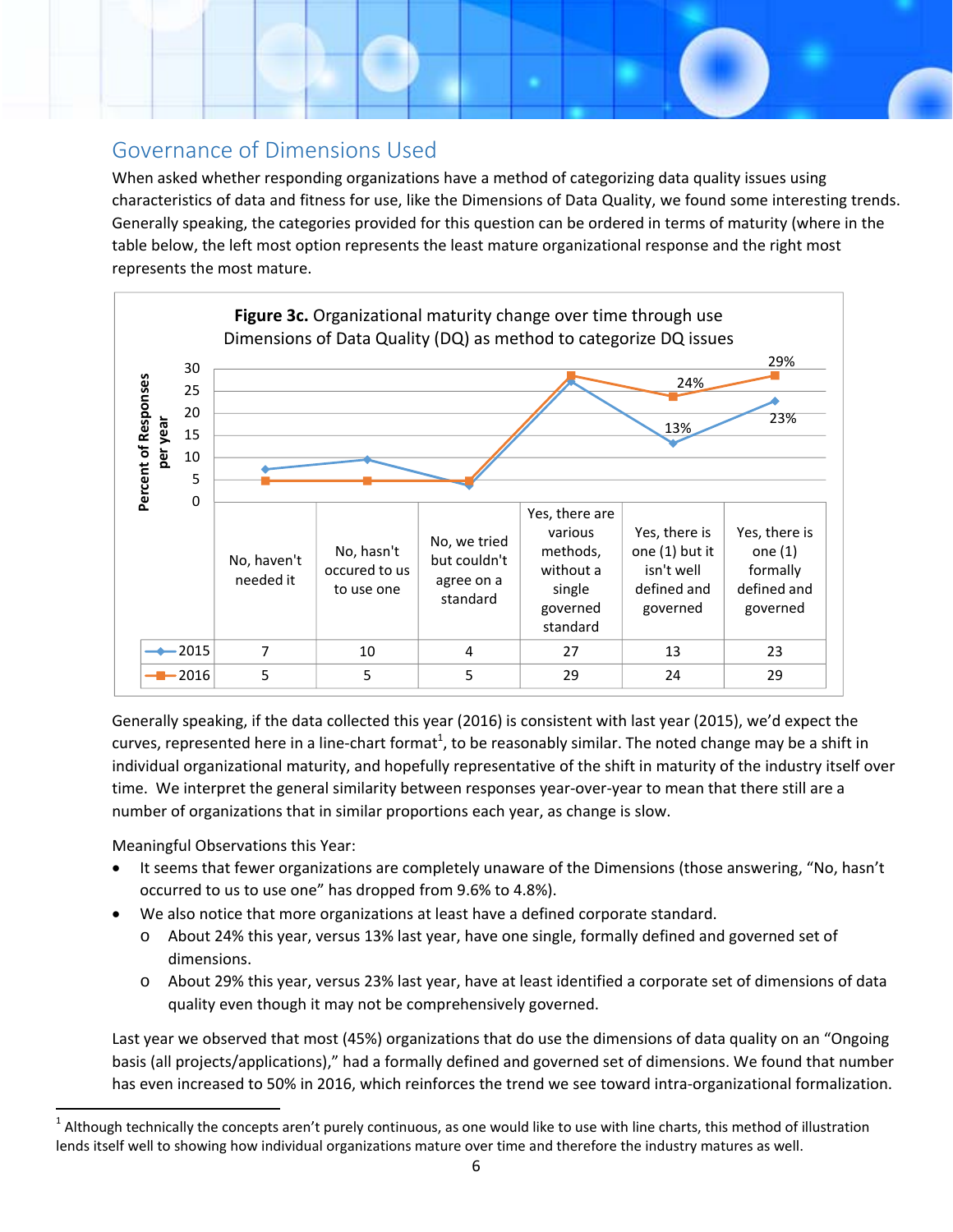# Popularity of Each Dimension



The primary question of the survey was geared to get feedback regarding which Dimensions are used and how organizations define each of them. The list that we provided is a proposed set of Conformed Dimensions of Data Quality provided in the appendix. The most current version is at http://DimensionsOfDataQuality.com.

This year (2016) is the first year that we can compare year-over-year results which has made this specific question more interesting. Even though the survey response size was smaller this year, (51 in total) general observations can be made.

## **Summary of Ranking Changes for 2015-2016**

- Strong increase in usage of Accuracy and Completeness, which tied for the most highly used dimensions in 2016
- As seen in year-over-year comparison (next page) three levels of usage have become evident

**Tier 1:** Accuracy & Completeness **Tier 2:** Consistency, Validity and Timeliness **Tier 3:** All others

- We observed a significant drop in use of Accessibility (from #7 to #10)
- Significant jump in the use of Currency (from #10 to #7)

| <b>Ranking Changes</b> |                     |                                       |                     |  |  |
|------------------------|---------------------|---------------------------------------|---------------------|--|--|
| 2015                   |                     | 2016                                  |                     |  |  |
| $\mathbf{1}$           | <b>Accuracy</b>     | 1                                     | <b>Completeness</b> |  |  |
| $\overline{2}$         | <b>Completeness</b> | 2                                     | <b>Accuracy</b>     |  |  |
| 3                      | Consistency         | 3                                     | Validity            |  |  |
| 4                      | Validity            | 4                                     | <b>Timeliness</b>   |  |  |
| 5                      | <b>Timeliness</b>   | 5                                     | Consistency         |  |  |
| 6                      | Integrity           | 6                                     | Integrity           |  |  |
| 7                      | Accessibility       | 7                                     | Currency            |  |  |
| 8                      | Precision           | 8                                     | Precision           |  |  |
| 9                      | Lineage             | 9                                     | Lineage             |  |  |
| 10                     | Currency            | 10                                    | Accessibility       |  |  |
| 11                     | Representation      | 11                                    | Representation      |  |  |
| 12                     | <b>Existence</b>    | <now completeness="" within=""></now> |                     |  |  |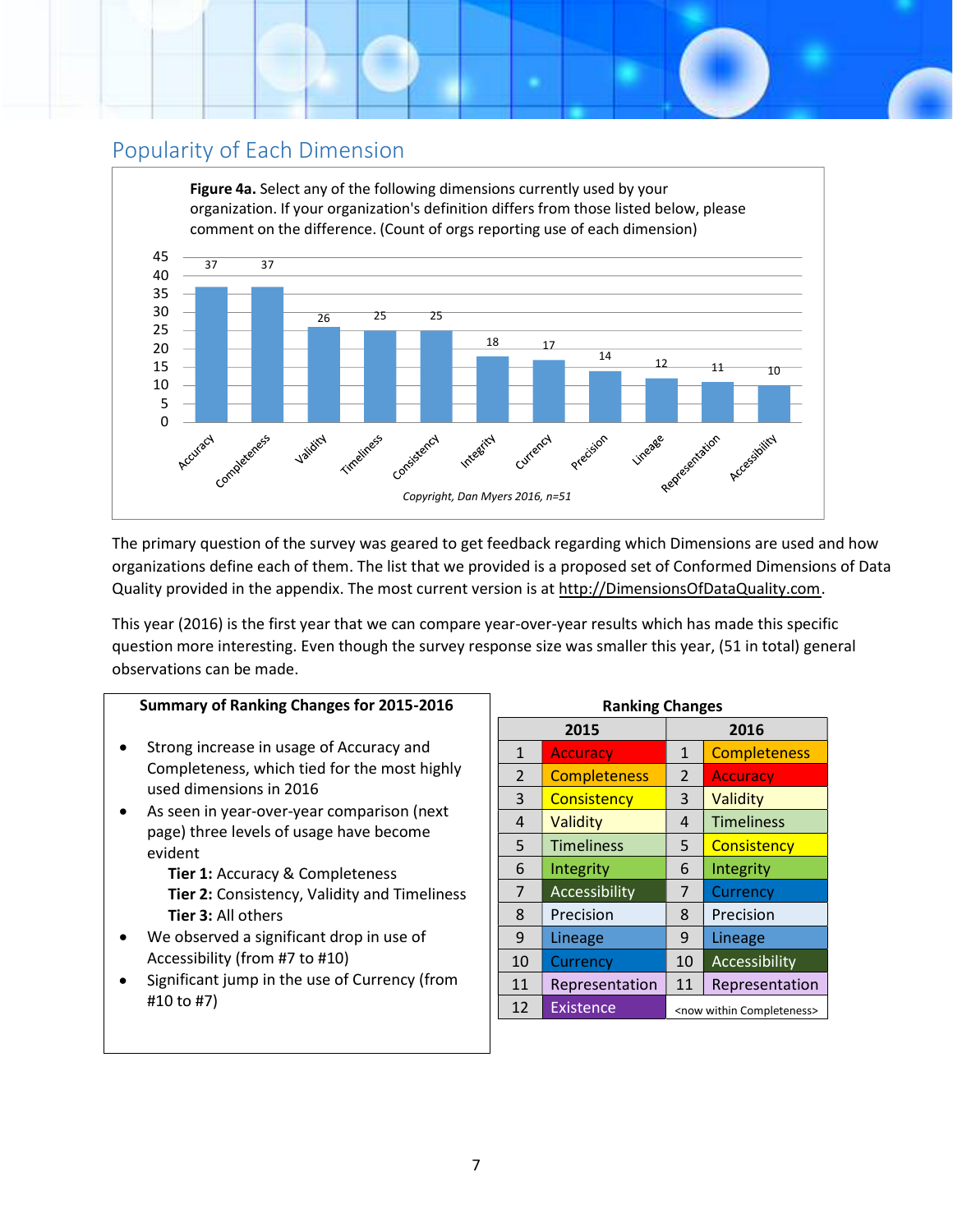#### Unpacking the Rankings:

Arguably, Completeness and Validity are two of the best foundational dimensions on which to establish a data quality effort given that their explanation is strait forward and easy to test. Completeness and Accuracy tied for rank number one and Validity ranked number three in 2016. One apparent reason that these two have bubbled up near the top, two years in a row is because virtually all DQ tools accommodate out of the box functionality to measure these respective concepts. Extending on that premise, Consistency, which initially ranked  $3^{rd}$  in 2015, dropped to 5<sup>th</sup> in 2016- likely because it is harder to describe and is more difficult to test. We'll pay careful attention to where Consistency ranks in 2017 with a larger sample and named year-over-year survey respondent tracking. (See side-bar topic *A Note On Survey Response Size* on page 4)

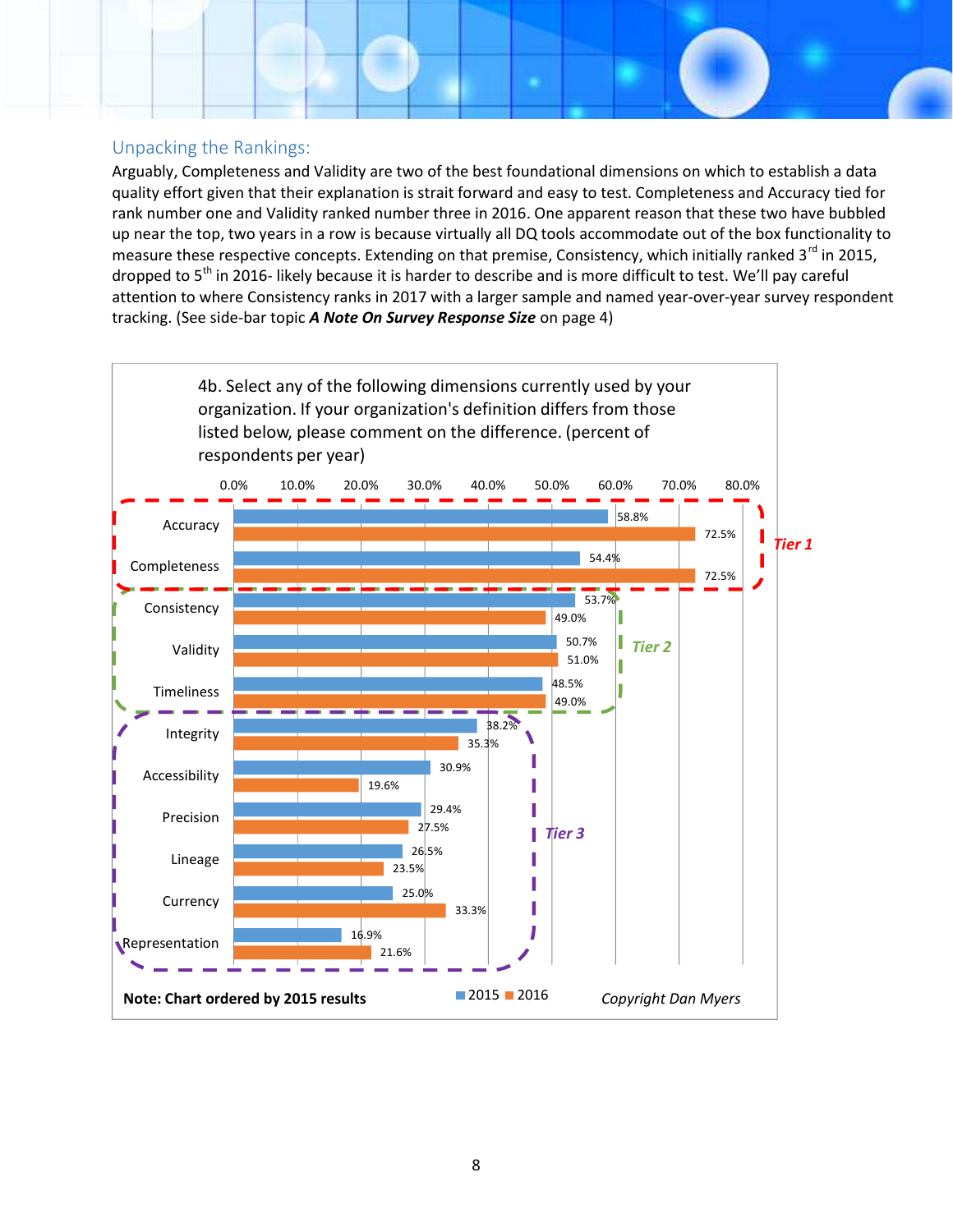# Conclusion



One of the goals of the survey was to identify the need and likely demand for a standard set of dimensions of data quality that are robustly defined and universally agreed upon. For two years now, respondents have overwhelmingly shown interest in the idea of a standard (88% in 2015 and now 80% in 2016).

We believe that although there is a self-selection bias among the people answering the survey (people experienced in the dimensions or who care more than average data management professionals about a standard), the results show that there is enough interest in a standard to actively pursue it.

For this reason a new blog on the topic of the Dimensions of Data Quality will be launched on the Conformed Dimensions of Data Quality website in 2017. The blog will be focused on identifying day‐to‐day examples of data quality which can be measured using the Conformed Dimensions.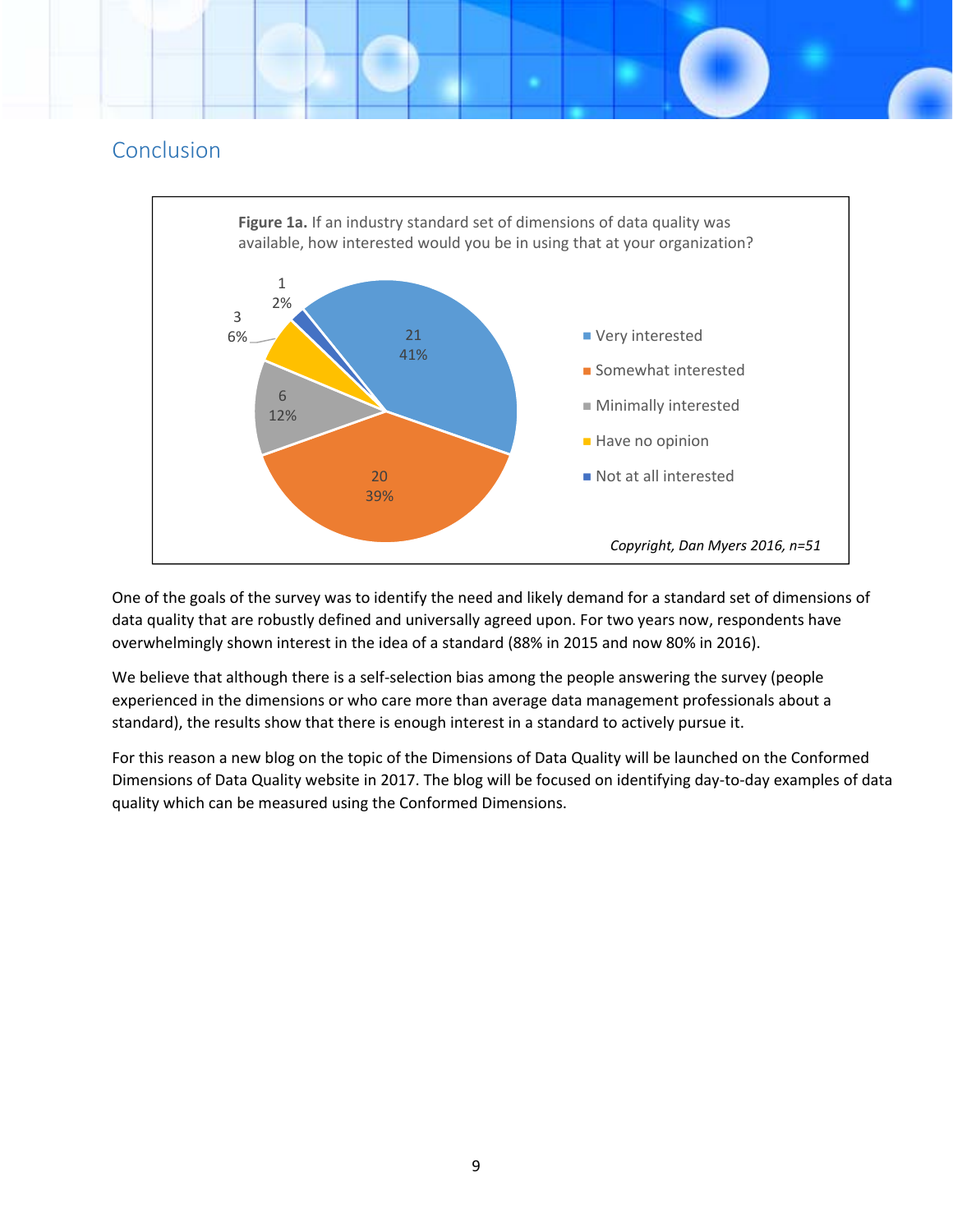# Appendix

#### General Survey Information

Count of Full Responses: 51 Dates Survey was Open: 3/10/2015 to 4/9/2015

# Research Methodology & Future Opportunities

- Because there is somewhat of a self-selection bias due to the fact that the people who opted to take the survey on "categories of data quality" are orientated to the topic and may even have been the ones to implement such dimensions at their organizations. Future surveys will need to control for this through documentation of respondent's role and other factors likely to bias.
- In addition to using the dimensions to classify defects, requirements gathering can leverage the dimensions to communicate desired levels of data quality at the beginning of the data life-cycle. Future surveys will also need to assess how often organizations are using the dimensions at other points of the Software Development Life-Cycle (SDLC).

## Source of Survey Responses

The survey was advertised in a number of online locations and offered in web-based format. Additionally, attendees of Dan Myers' 3 hour tutorial on this topic at Enterprise Data World were given the opportunity to take a paper-based survey in the class. The primary Web-survey respondents were referred by announcements in: Various LinkedIn groups (49%), IAIDQ E-mail (10%), Dataversity (7%), School professor (6%), DAMA International (4%). The in-person tutorial attendee responses composed an additional 12% of the responses. (See appendix, item #2 for additional detail).

## Industries Represented by Respondents

The top five industries represented by the responses were as follows: (See appendix, item #3 for additional detail).

- 17%, Finance/Banking/Accounting
- 12%, Consultant/Business Service
- 12%, Government/Military/Public Administration
- 10%, Software Development/Application Development
- 10%, Education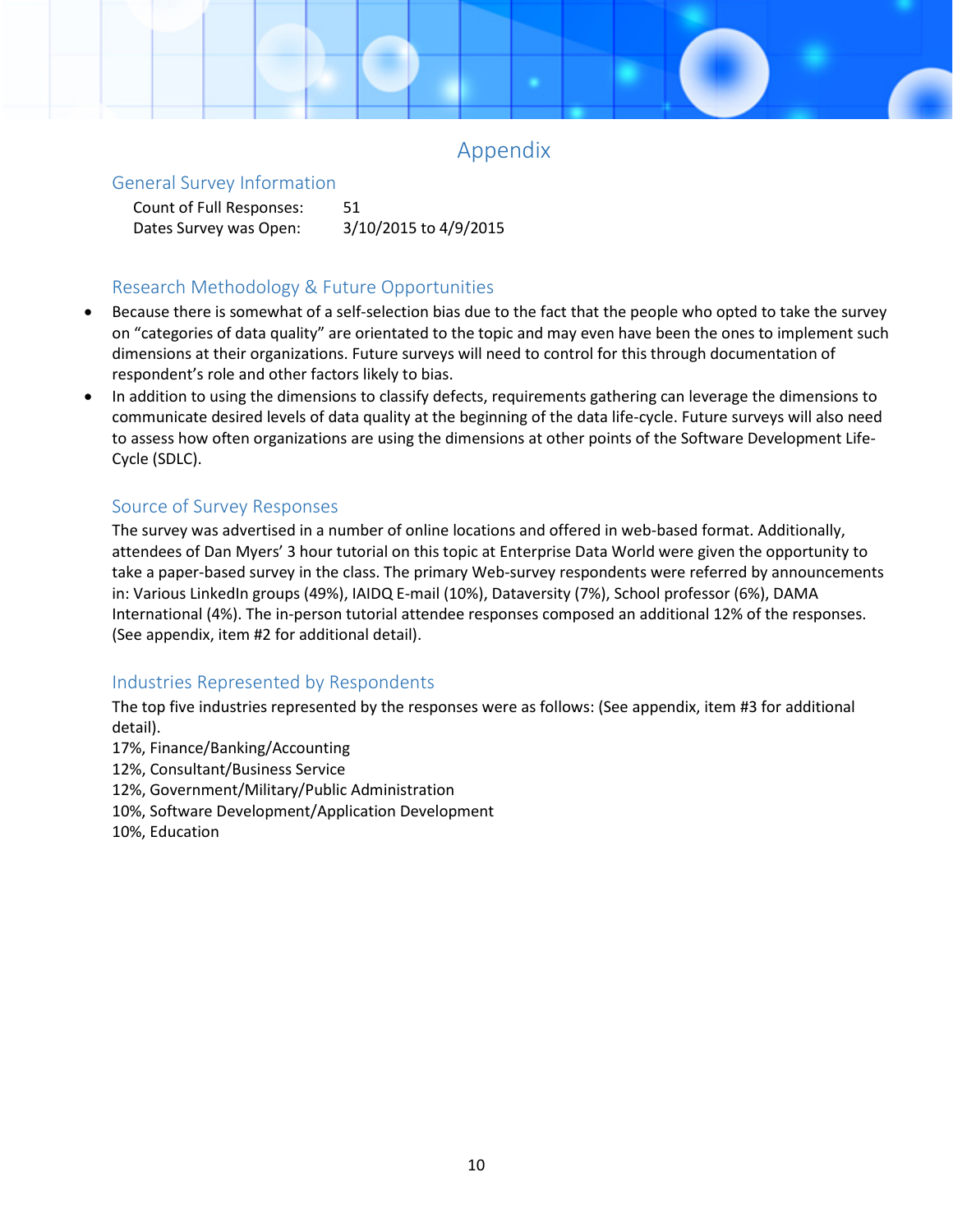#### Dimensions Listed in the Survey (Options to Choose from)

**Question Text:** Select any of the following dimensions currently used by your organization. If your organization's definition differs from those listed below, please comment on the differences. If you have additional dimensions please add to the "Other" field. Due to a software limitation you have to enter a comment in order to check a dimension: please enter "No Comment" if you don't want to comment on each dimension you select.

- $\Box$  Accuracy- Accuracy measures the degree to which data factually represents its associated real-world object, event, concept or alternatively matches the agreed upon system of record.
- $\Box$  Consistency- Consistency measures whether or not data is equivalent across systems or location of storage.
- $\Box$  Precision- Precision measures the number of decimal places and rounding of a data value or level of aggregation.
- $\Box$  Timeliness-Timeliness measures how quickly data is available.
- $\Box$  Accessibility-Accessibility measures how easy it is to acquire data when needed, how long it is retained, how access is controlled, and whether facts exist as data.
- $\Box$  Currency- Currency measures how quickly data reflects the real-world concept that it represents.
- $\Box$  Completeness- Completeness measures the degree of population of data values that exist in a data set. (example: columns and rows).
- $\Box$  Validity- Validity measures whether a value conforms to a preset standard (example: a domain of permitted values, domain ranges, business rule, data type, format pattern, or storage format).
- $\Box$  Integrity- Integrity measures the structural or relational quality of data sets. (example: referential integrity, uniqueness, cardinality).
- $\Box$  Representation measures ease of understanding data, consistency of presentation, appropriate media choice, and availability of documentation (metadata).
- $\Box$  Lineage- Lineage measures whether factual documentation exists about where data came from, how it was transformed, where it went and end-to-end graphical illustration.
- $\Box$  Other- <free form text box here>